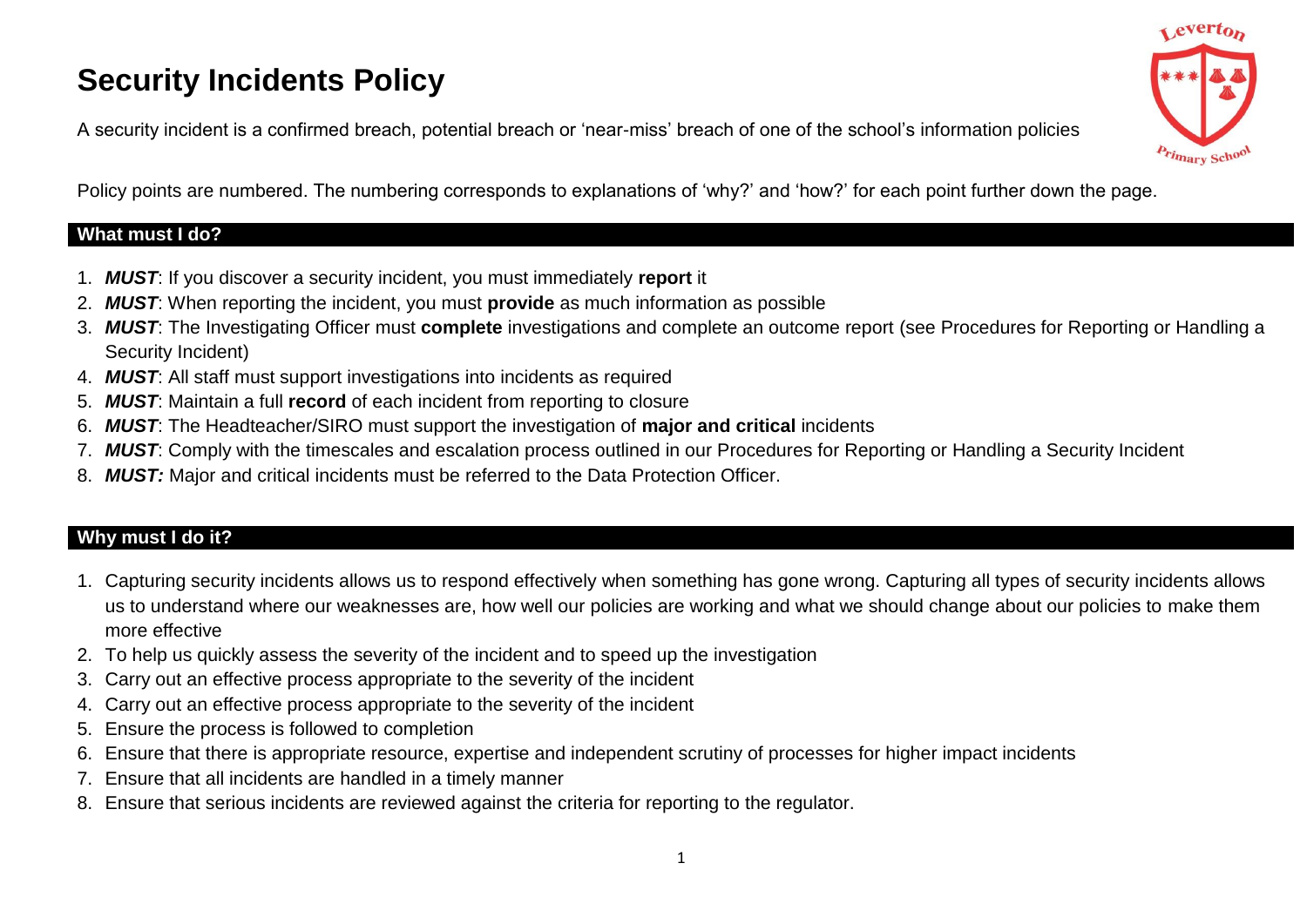#### **How must I do it?**

- 1. Please notify the school office. No action will be taken against any member of staff who reports a security incident about another member of staff in good faith. Identification of a reporting party who requests anonymity shall be protected as far as is feasible.
- 2. Include full details of the incident such as dates, names and any remedial action that has been taken.
- 3. Where appropriate, undertake the following:
	- a. Identify expected outcomes, stakeholders and any policies breached.
	- b. Speak to staff involved.
	- c. Record evidence and keep an audit trail of events and evidence supporting decisions taken
	- d. Get expert help
	- e. Escalate
	- f. Inform data subjects (service users, staff) where appropriate
	- g. Identify and manage risks of the incident
	- h. Commence disciplinary action, or record why not
	- i. Develop and implement a communications plan where appropriate
	- j. Put in place controls to prevent recurrence
	- k. Complete the Incident Outcome Report
- 4. Where appropriate, undertake the following:
	- a. Work with the SIRO to investigate major security incidents.
	- b. Assess the outcome to ensure the appropriate action has been taken.
	- c. Provide knowledge and advice, and carry out any recommended actions for major or critical incidents, where required.
- 5. Undertake the following:
	- a. Classify the Security Incident
	- b. Verify the details and oversee the investigation
	- c. Work with SIRO to investigate major security incidents.
	- d. Advise, support and intervene as appropriate
	- e. Review Incident Outcome Reports and close
- 6. For major and critical incidents:
	- a. Undertake the investigation (critical only)
	- b. Work with SIRO (major only)
	- c. Assess if it is necessary for the security incident to be reported to the ICO.
	- d. Complete an outcome report and recommend remedial actions.